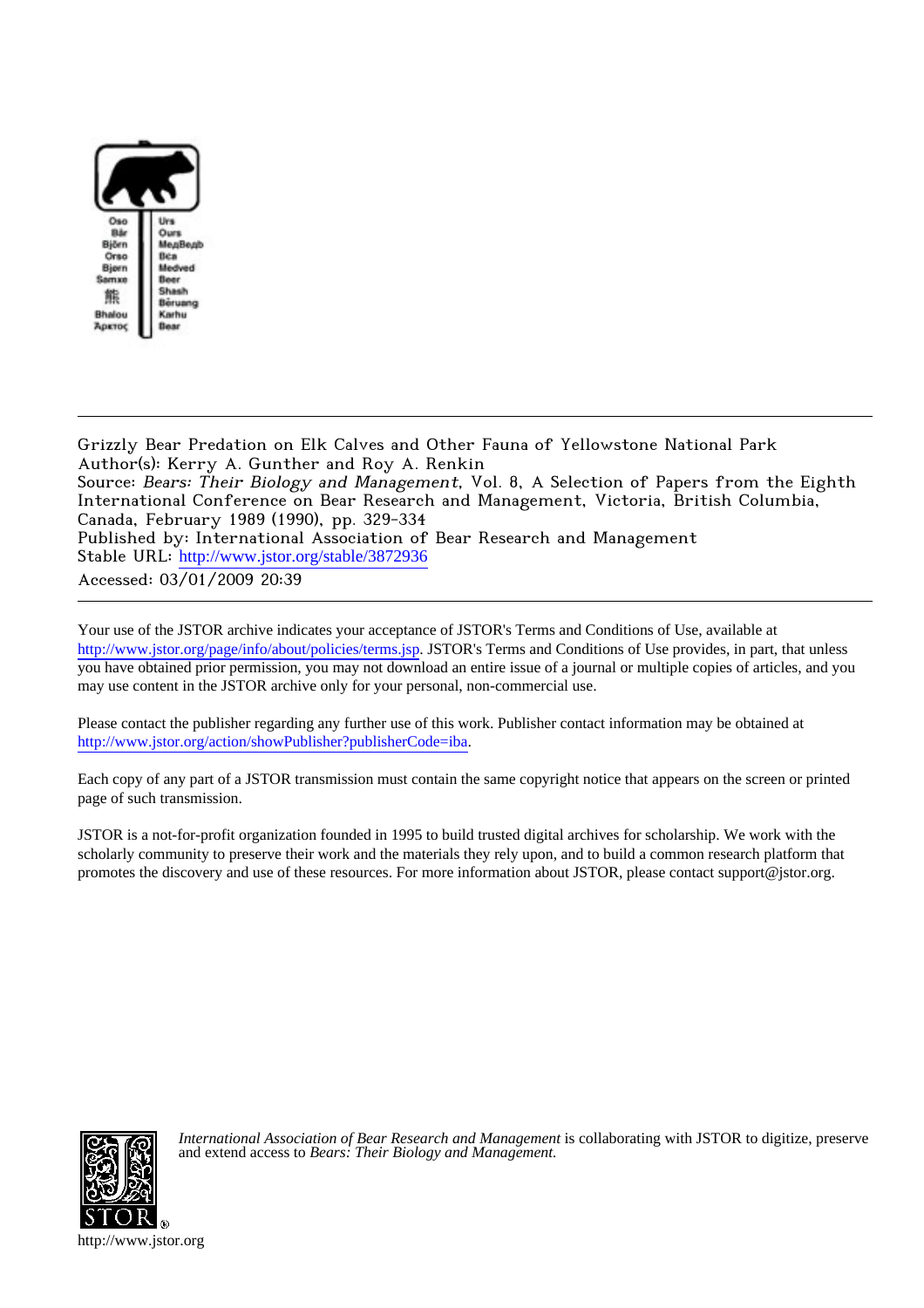# **GRIZZLY BEAR PREDATION ON ELK CALVES AND OTHER FAUNA OF YELLOWSTONE NATIONAL PARK**

**KERRY A. GUNTHER, Bear Management Office, Yellowstone National Park, WY 82190 ROY A. RENKIN, Research Office, Yellowstone National Park, WY 82190** 

**Abstract: Success rate, frequency, chronology, and techniques of grizzly bear (Ursus arctos horribilis) predation on elk calves (Cervus elaphus) were determined from visual observations in the Pelican Valley area of Yellowstone National Park, 1984-88. Seventy hunts directed toward elk groups containing calves were recorded, 26 of which were successful. Twenty-one, 13, and 4 percent of all grizzly bear sightings in May, June, and July, respectively, involved hunts toward cow/calf groups. Success**  was significantly correlated with the number of attempts and the time of year. Grizzly bears were successful in killing calves in 71%, 42%, and 7% of the observed hunts **in May, June, and July, respectively. Grizzly bears used 3 different techniques to hunt elk calves. Attempted predation on adult elk and other fauna was also observed.** 

**Int. Conf. Bear Res. and Manage. 8:329-334** 

**Several studies have documented grizzly bear use of elk carrion in Yellowstone National Park (YNP) (Craighead and Craighead 1972, Houston 1978, Knight et al. 1984). However, records of predation on live elk were limited to occasional observations or extrapolations from evidence at carcass sites. Cole (1972) reported that most predation on elk in YNP involved winter-weakened** 



**Fig. 1. Open meadow areas in Pelican Valley visible from Pelican Cone Lookout, Yellowstone National Park.** 

**animals from March through May but suspected that observations did not adequately sample spring predation on newborn calves or fall predation on adult male elk during the breeding season. Fall predation on an adult bull was later documented by Mealey (1975). Craighead and Sumner (1982) noted grizzly bear predation on newborn calves in spring and suggested that some bears returned annually to calving areas. Schleyer (1983) reported predation on adult elk throughout the spring, summer, and fall and thought that predation on elk in YNP was underestimated. Harting (1985) suggested that in areas of YNP depauperate of vegetal foods, grizzlies became more adept at killing large mammals than did bears in areas with an abundance of high quality vegetal foods.** 

**The data presented here address the techniques, frequency, chronology, and success rate of grizzly bear predation on elk calves in the Pelican Valley area of YNP from mid-May through mid-September, 1984-88. Predatory attempts on adult elk and other fauna are also noted.** 

**We wish to thank S.J. Fowler and G.N. Brown for providing logistical support, encouragement, and helpful ideas. M.M. Meagher, H.D. Picton, L.R. Irby, and C.A. Miller, provided valuable criticisms and improved drafts of the manuscript. This research was funded by the National Park Service, Yellowstone National Park and conducted in conjunction with the Department of Biology, Montana State University, Bozeman.** 

# **STUDY AREA**

**The study area encompassed approximately 4,850 ha of nonforested habitat in the Pelican Valley area of YNP (Fig. 1). The vegetation of Pelican Valley is a mosaic of community types dominated by silver sagebrush/Idaho fescue (Artemisia cana/Festuca idahoensis) with riparian habitats of tufted hairgrass (Deschampsia cespitosa) and sedges (Carex spp.) (Graham 1978). The forest types**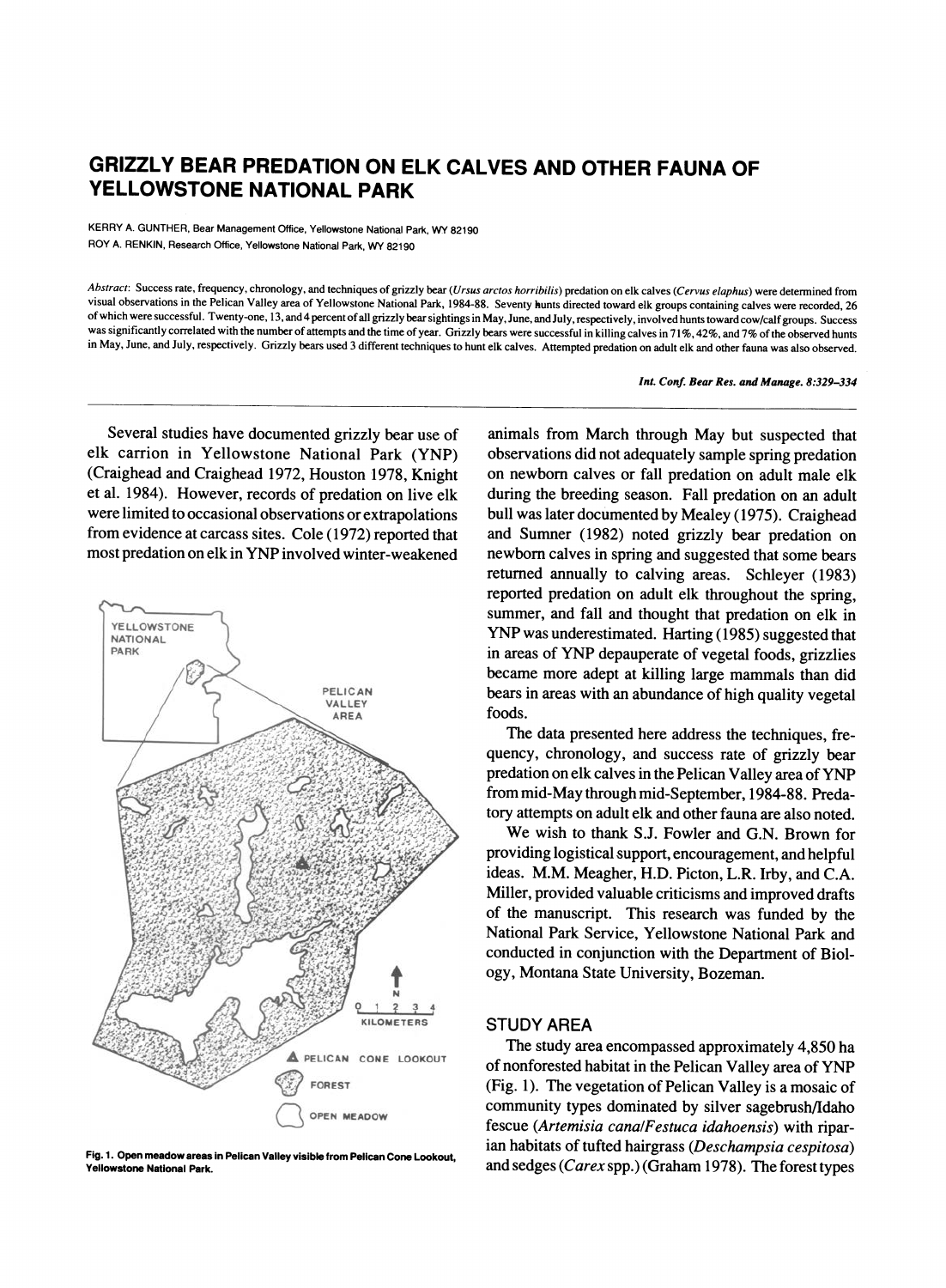**surrounding the valley bottom range from seral lodgepole pine (Pinus contorta) to mature stands of Engelmann spruce (Picea engelmannii) and subalpine fir (Abies lasiocarpa) (Despain 1973).** 

**Grizzlies are active in the area from March through November (S.J. Fowler, Natl. Park Serv., pers. commun.). Elk that summer in Pelican Valley migrate to the area from the Park's northern winter range (Craighead et al. 1972, Houston 1982). These elk calve both in the valley and along migration routes (M.M. Meagher, Natl. Park Serv., pers. commun.). The calving period in YNP takes place from about mid-May through mid-June (Rush 1932, Johnson 1951). Newborn elk calves are very immobile until 3 to 4 days old; after about 5 days calves are proficient runners (Johnson 1951). Aerial surveys of the Pelican Valley elk herd were conducted in 1987, counts ranged from 702 to 1,292 elk (Harting and Singer 1988). The July calf:cow ratio was only 19 calves per 100 cows but was thought to represent less than one-half of the actual rate. In areas of YNP with less shrub cover to conceal calves, ratios of from 47 to 61 calves per 100 cows were recorded. Bison (Bison bison), moose (Alces alces), and mule deer (Odocoileus hemionus) also frequent and bear young in Pelican Valley, but no predatory attempts on these species were observed.** 

## **METHODS**

**Observations were made from the Pelican Cone fire lookout (elevation 2,939 m) from 18 June - 22 September 1984, 6 June - 18 August 1985, 10 June - 7 September 1986, 15 May - 7 September 1987, and 18 June - 22 July 1988. The lookout provided a stationary, nonintrusive vantage point from which prey species, chase distance, duration, and outcome of attempted predation were observed. Binoculars (1 1x80) were used for scanning. A 2,000-mm telescope with a usable magnification of 44 to 77 power allowed detailed observations. Data were collected incidentally during a study designed to determine the effects of backcountry recreational use on bear activity in the valley (Gunther 1990). Therefore, the types and quantity of data that could be collected on predation were limited.** 

**Observations were made in open areas during daylight hours. Predation in forested areas or at night was not addressed. However, elk calves in YNP are most often found in nonforested vegetation types. Johnson (1951) reported that 77% of all calves in YNP were found in sagebrush vegetation types, 11% in forest types, and 5% in sagebrush/forest ecotone. Since grizzly bears in YNP are generally most active during nocturnal and crepuscular hours (Schleyer 1983, Harting 1985) the meadows and**  **open areas were scanned once every half hour from 0500 - 1100 hr and from 1800 - 2145 hr. Between 1100 and 1800 hr the valley was scanned once every hour. Fog, low lying clouds, haze, heat waves, and heavy precipitation limited observations on some days. Although bears could only be observed during daylight hours, most bears using the area were probably included since bears exhibiting nocturnal activity patterns generally have crepuscular activity peaks (Schleyer 1983, Harting 1985).** 

**Each bear or group of bears observed was recorded as 1 bear sighting. Bears observed together, such as females with young, breeding pairs, or pairs of subadults were recorded as 1 bear sighting. Recording data in this way eliminated bias toward the behavior of females with young or the behavior of the dominant bear of breeding pairs or pairs of subadults.** 

**An attempt at predation, or "hunt", was defined as a bear sighting in which the bear(s) chased, stalked, or otherwise searched for various prey. During attempted predation on elk, a hunt was considered "in progress" until the bear(s) successfully killed orcompletely stopped chasing elk for the remainder of that bear sighting. Calves killed by bears were not examined, therefore the age structure of calf kills was unknown.** 

**During attempted predation on elk, duration of chases <1 minute were estimated to the nearest 5-second inter**val. Chases of  $\geq 1$  minute were timed to the nearest **minute. The length of chases <183 m was estimated. Travel routes of chases >183 m were drawn onto U.S. Geological Survey 15-minute series topographic quadrangle maps and measured. Attempts by grizzly bears to prey on other species were simply recorded as successful or unsuccessful.** 

**For statistical analysis, multiple linear regression and Mann-Whitney U tests followed procedures described by Zar (1974). P < 0.05 was considered to be significant.** 

## **RESULTS**

## **Availability of Elk**

**Adult elk had already arrived in Pelican Valley from the northern winter range when observations began each year. The earliest newborn calf sighting occurred 22 May 1987 and the latest 24 June 1988.** 

# **Predation on Elk Calves**

**In 944 bear sightings, 70 hunts, 26 of them successful, were observed on elk groups containing calves (Table 1). Twenty-one (6 of 28 sightings), 13 (43 of 323 sightings), and 4 (16 of 400 sightings) percent of all grizzly bear sightings in May, June, and July, respectively, involved**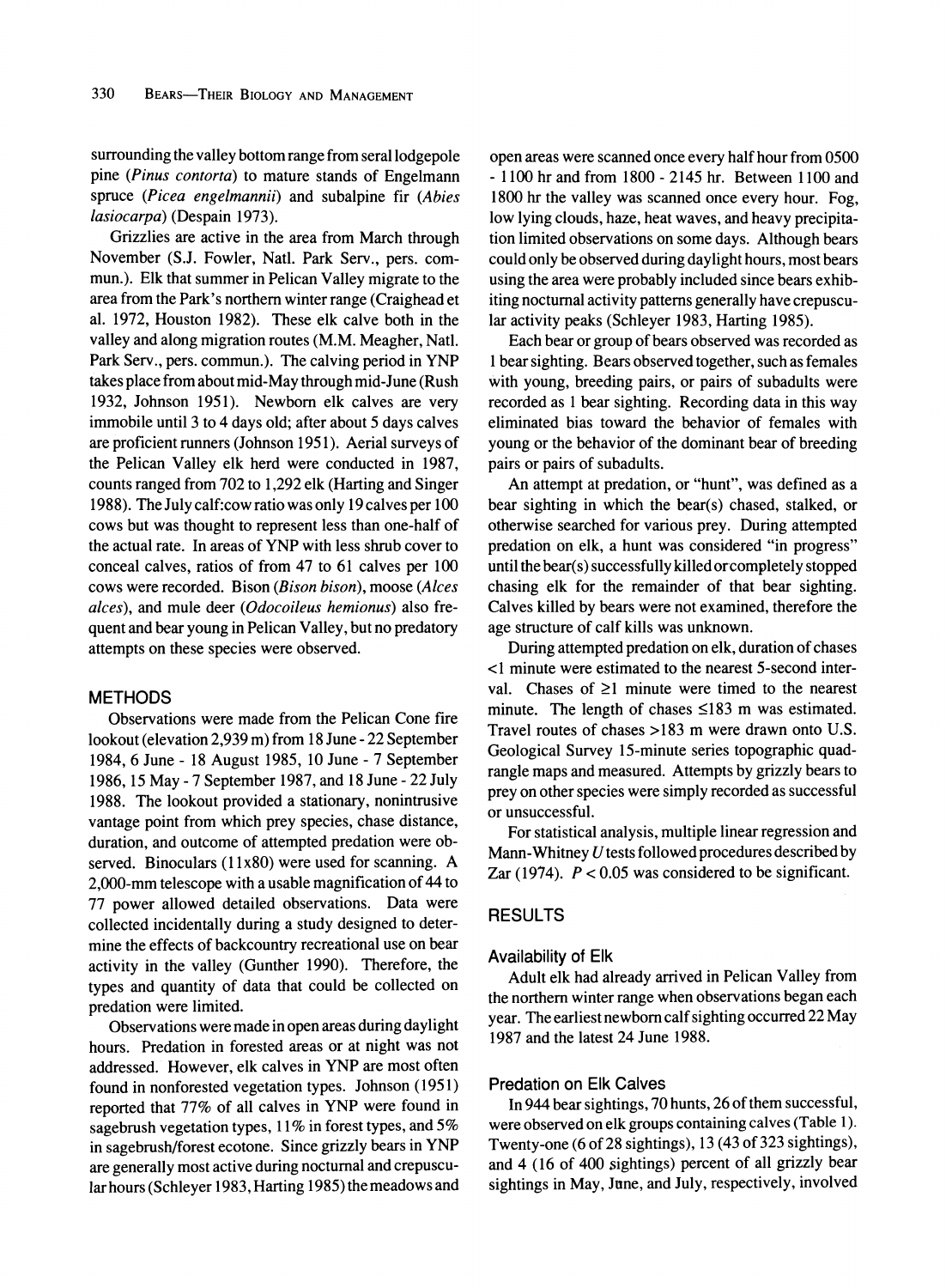| Week (month/day) | Grizzly<br>sightings | Total<br>hunts | Successful<br>hunts | Unsuccessful<br>hunts | Outcome <sup>a</sup><br>unknown | <b>Success</b><br>rate $(\%)^b$ |
|------------------|----------------------|----------------|---------------------|-----------------------|---------------------------------|---------------------------------|
| $5/15$ $5/21$ °  | 8                    |                |                     | $\Omega$              |                                 | 0                               |
| $5/22 - 5/30^c$  | 20                   |                |                     |                       |                                 | 71                              |
| $6/01 - 6/07$ c  | 16                   |                |                     |                       |                                 | 67                              |
| $6/08 - 6/14^d$  | 72                   | 16             |                     |                       |                                 | 60                              |
| $6/15 - 6/21$    | 85                   | 11             |                     |                       |                                 | 40                              |
| $6/22 - 6/30$    | 150                  | 17             |                     | 10                    |                                 | 33                              |
| $7/01 - 7/07$    | 124                  |                |                     |                       |                                 | 33                              |
| $7/08 - 7/14$    | 114                  |                |                     |                       |                                 |                                 |
| $7/15 - 7/21$    | 83                   |                |                     |                       |                                 |                                 |
| $7/22 - 7/31$    | 79                   |                |                     |                       |                                 |                                 |
| $8/01 - 9/21$    | 193                  |                |                     |                       |                                 |                                 |

**Table 1. Weekly summary of grizzly bear predation on elk calves in the Pelican Valley area of Yellowstone National Park, 1984-88.** 

**<sup>a</sup>Termination of hunt obscured by forest cover or topography.** 

**bCalculated as successful hunts/(total hunts minus outcome unknown).**<br>
<sup>c</sup>**Obset vations for 1987 only.** 

<sup>d</sup> Observations for 1985 - 1987 only.

**hunts directed toward cow/calf groups. No hunts were observed in August or September. Hunts for elk calves**  ranged in time from 5 seconds to 71 minutes ( $\bar{x} = 11.7$  min **+ 2.3 SE) and covered distances from 5 to 4,812 m**   $(\bar{x} = 812 \text{ m} \pm 128 \text{ SE})$ . Bears tended to chase elk groups containing calves for longer time periods ( $\bar{x}$  = 8.7 min **with calves vs 0.2 min without calves; Mann-Whitney U**test,  $U = 98$ ,  $P = 0.001$ ) and for greater distances ( $\bar{x} = 820$  m with calves vs 120 m without calves;  $U = 111$ ,  $P = 0.002$ ) **than elk groups without calves.** 

**Excluding hunts of unknown outcome, grizzlies were successful in 41% (26 of 64) of the observed hunts on cow/calf groups. Success (SUC) was positively correlated with the number of attempted hunts (ATT) and negatively correlated with the time of year (WEEK)**   $(SUC = -0.91 + (0.65 \times ATT) - (0.18 \times WEEK), df = 7$ ,  $R = 0.96, P < 0.01$ . Grizzly bears were successful in kill**ing calves in 71%, 42%, and 7% of the observed hunts in May, June and July, respectively. After the first week of July, grizzlies were apparently unable to catch elk calves.** 

**The size of the elk group chased also influenced the success rate. Grizzly bears successfully took calves in 38% of the hunts that involved cow/calf groups of>25 elk and in only 14% of the hunts that involved groups of <25 (Table 2).** 

**Single bears accounted for 80% of the observed predatory attempts on cow/calf groups (Table 3). Since bears were not marked for this study, single bears could not be classified by sex or age. Breeding pairs, subadult pairs, females with cubs, and females with yearlings were also observed chasing elk calves.** 

**Grizzlies used 3 techniques to hunt elk calves. In May and early June, when newborn calves are extremely immobile, bears were observed locating newborn calves, apparently by scent, in calving/bedding areas. (9 of 70 hunts, 6 successes). Adult elk retreated as bears approached these areas. Bears then moved through the sagebrush in a zigzag pattern, occasionally rising onto their hind legs. Calves that had remained bedded and were detected by bears were killed. These hunts ranged**  in time from 5 seconds to 71 minutes  $(\bar{x} = 32.2 \text{ min})$ **?9.6 SE) and covered distances from 5 to 1,625 m**   $(\bar{x} = 935 \text{ m} \pm 211 \text{ SE}).$ 

**The most common hunting technique observed (59 of 70 hunts, 18 successes) was similar to that described by Cole (1972). Bear(s) approached cow/calf groups at a loping pace while in the open, apparently not using vegetation or topography for cover. Elk were aware of the bear's presence, and reacted by bunching into tight** 

**Table 2. Number of chases, number of kills, and success rate of attempted grizzly bear predation on different size elk cow/calf groups in the Pelican Valley area of Yellowstone National Park, 1984-1988.** 

| Elk group<br>size | chases <sup>a</sup> | kills | Number of Number of Percent of<br>total chases | Percent of<br>total kills | <b>Success</b><br>rate $(\%)$ |
|-------------------|---------------------|-------|------------------------------------------------|---------------------------|-------------------------------|
| $1 - 25$          |                     |       | 13                                             |                           | 14                            |
| $26 - 50$         | 18                  |       | 33                                             | 37                        | 39                            |
| > 50              | 30                  |       | 54                                             | 58                        | 37                            |

**<sup>a</sup>Does not include hunts of unknown outcome or hunts through calving/ bedding areas that did not involve a chase.**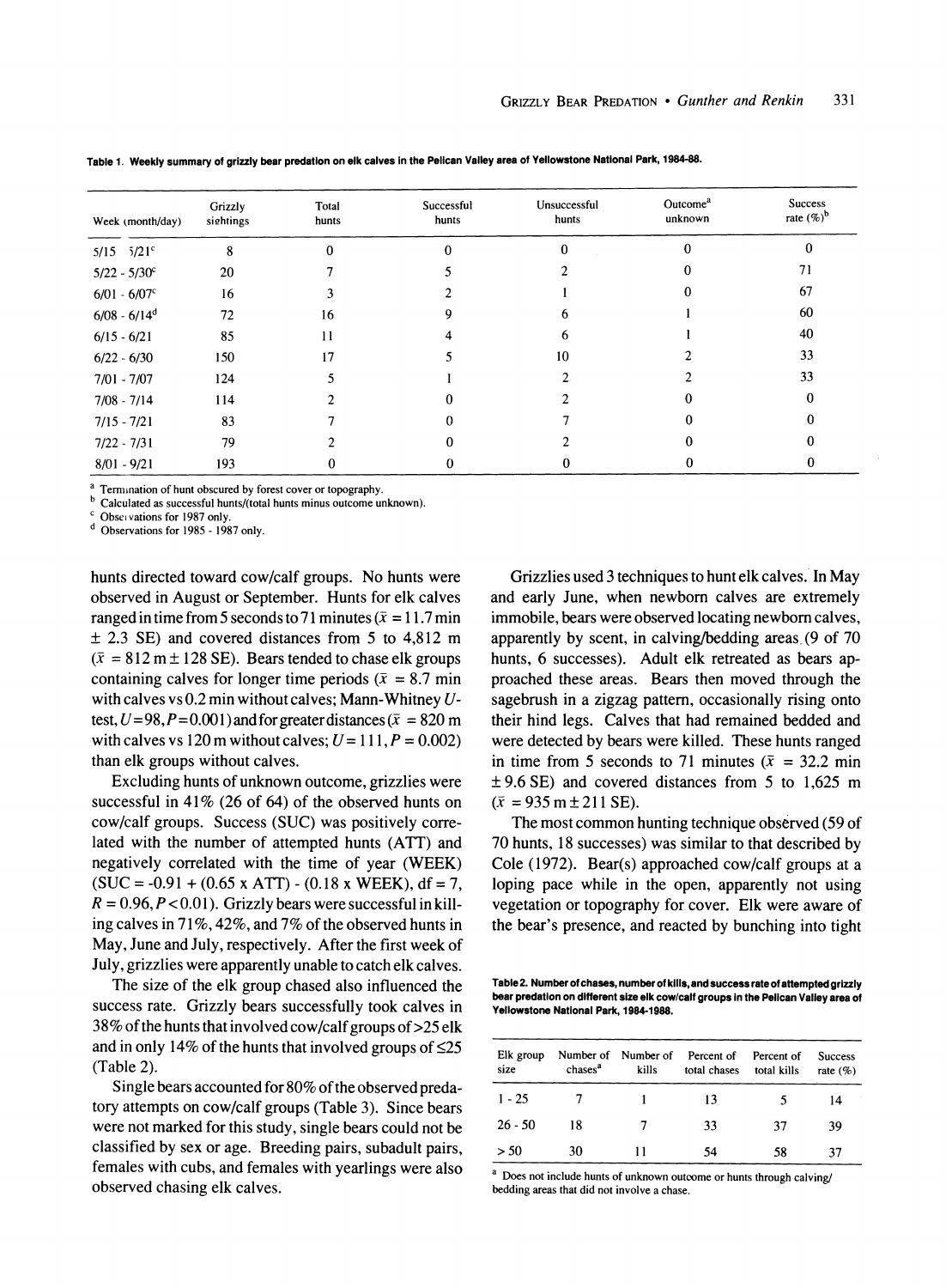|                               | Chases of elk calves |            |             | Chases of adult elk |            |             |
|-------------------------------|----------------------|------------|-------------|---------------------|------------|-------------|
| Category                      | No.                  | % of total | $%$ success | No.                 | % of total | $%$ success |
| Single bears                  | 56                   | 80         | 44          |                     | 50         | 0           |
| Breeding pairs                | 8                    | 11         | 43          |                     | 20         | 0           |
| Subadult pairs                | 4                    | 6          | 0           |                     | 10         | 0           |
| Females with cubs of the year |                      |            | 0           | 0                   | $\theta$   | 0           |
| Females with yearlings        |                      |            | 0           |                     | 20         | 0           |
| Females with 2-year-olds      | 0                    | 0          | 0           | 0                   | 0          | 0           |

**Table 3. Characteristics of grizzly bears observed chasing elk in Pelican Valley, Yellowstone National Park, 1984-1988.** 

**groups while intently watching the bear. After the initial approach, the bear(s) made a series of charges that tended to separate confused calves from the group. The chase then concentrated on these calves. Elk calves could generally outdistance bears in a straight run, but were often caught when bears cut to the inside of calves changing direction in an effort to rejoin the herd. Once within reach, bears used their forelegs to grasp and pull down running calves by the rump. This type of hunt**  ranged in time from 5 seconds to 58 minutes ( $\bar{x}$  = 8.7 min **+ 2.0 SE) and covered distances from 27 to 4,812 m**   $(\bar{x} = 818 \text{ m} \pm 149 \text{ SE})$ . Chasing elk calves over long dis**tances was not always futile. Bears were successful in 27% (4 of 15) of the hunts that covered distances > 805 m. On 1 occasion a bear chased a group of elk for 14 minutes over a distance of approximately 2,346 m before killing a calf. The bear then spent 20 more minutes chasing the elk over a circuitous 1,372 m and killed 2 more calves. The bear was observed feeding on 2 of the 3 calves and may have returned at night to feed on the remaining calf.** 

**Bears were observed killing more than one calf on 2 other occasions. In 1 instance a bear killed 2 calves in a bedding area and fed on both of them. On another occasion a bear chased and killed 3 calves. This bear fed on 2 of the calves; a second, larger bear then chased it off and fed on the third calf.** 

**The third style of hunting observed (2 of 70 hunts, both successful) involved the use of cover. Bears used tree cover to approach elk grazing within 50 m of the forest edge. Each of these hunts lasted less than 20 seconds and covered less than 137 m. In each incident elk suddenly became alert and closely monitored the forest edge before a bear rushed from the trees and initiated chase. Due to the high efficiency (short chase, high success rate) of this type of hunt, it may occur more frequently than observed.** 

Bears spent from 9 to 76 minutes  $(\bar{x} = 40 \text{ min} \pm 4 \text{ SE})$ **feeding on calves immediately following the kill. Bears returned to 6 of 26 (23%) calf kills for a second feeding**  **period. Second feeding episodes ranged from 4 to 10**  minutes ( $\bar{x}$  = 7 min  $\pm$  1 SE). Bears may have returned at **night to feed on diurnal kills. Coyotes (Canis latrans), ravens (Corvus corax), and bald eagles (Haliaeetus leucocephalus) were commonly observed feeding on the remains of calves killed by bears.** 

#### **Defense of Calves by Cow Elk**

**A cow elk was observed attempting to protect her calf during a chase. The bear was overtaking a calf that had become separated from the cow during the chase. The cow ran at the bear, approaching it from an angle and succeeded in veering the bear away from the calf. The cow then attempted to lead the calf away from the area. The bear, however, quickly initiated a second chase, this time successfully taking the calf without further interference from the cow. In another instance, 3 bears (1 adult and a mating pair) had successfully taken 3 calves in a calving area. As the bears fed upon the calves, a cow elk cautiously moved back into the calving area and led her calf, still hidden in the sagebrush, away from the bears. On another occasion a group of elk left a calf bedding area as a grizzly bear approached. A lone cow remained and watched the bear catch and feed on a calf, presumably its own, from a distance of approximately 30 m. When the bear finished feeding 56 minutes later and moved away, the cow defended the carcass and chased off 2 coyotes that approached.** 

# **Attempted Predation on Adult Elk**

**Ten hunts (8 unsuccessful, 2 outcome unknown) on adult elk were observed. These hunts ranged in time from**  5 seconds to 1 minute ( $\bar{x} = 0.2$  min  $\pm$  0.09 SE) and covered distances from 27 to 402 m ( $\bar{x} = 107$  m ± 35 SE). Grizzly **bears were observed hunting adult elk from May through July. No attempts at predation on adult elk by grizzly bears were observed in August or September.**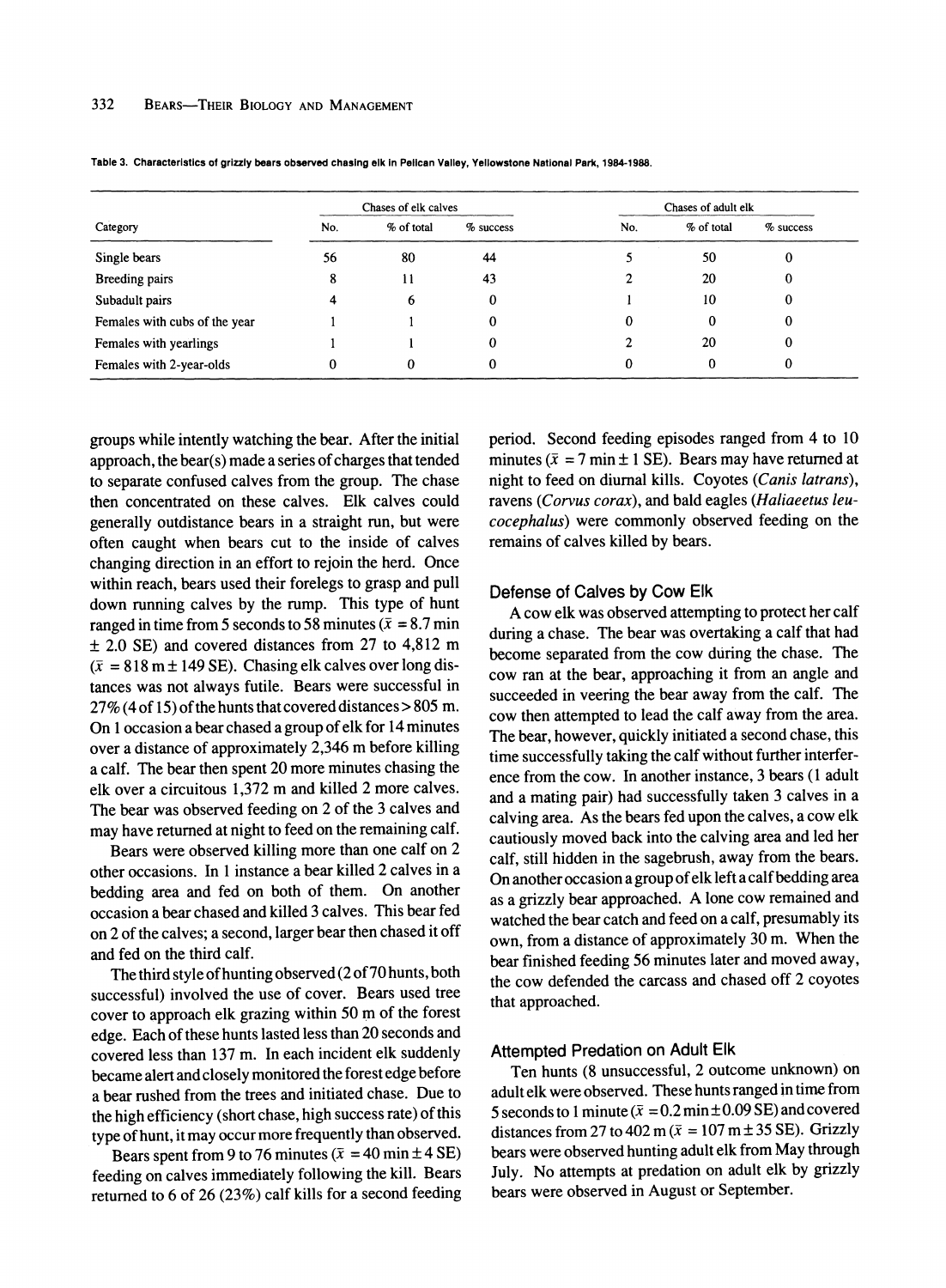# **Predation on Other Fauna**

**Grizzly bears, generally considered opportunistic predators (Herrero 1985), were observed unsuccessfully chasing ducks (Anatidae) twice, Canada geese (Branta canadensis) twice, and sandhill cranes (Grus canadensis) 6 times. Bears were also observed fishing in Pelican Creek tributaries on 3 occasions with 1 known success of at least 3 fish (either cutthroat trout, Salmo clarki, or longnose suckers, Catostomus catostomus).** 

### **DISCUSSION**

**Elk calving on the northern winter range takes place from about mid-May through late-June, thus observed calves killed in Pelican Valley could have been from newborn to about 7 weeks old. Total body weights corresponding to these ages range from approximately 8.6 kg (Johnson 1951) to 58.9 kg (Murie 1951). At an estimated 4,600 kcal/kg, ungulates rank as the highest source of net digestible energy in the Yellowstone ecosystem (Mealey 1975).** 

**Although elk calves are a good source of protein and high net digestible energy for bears (Mealey 1975), they are available for only a short period of the year (mid-May - early July). Elk calves in YNP were most vulnerable to predation during their first 30 days of life (Singer and Harting 1988). Grizzly bears in YNP feed extensively on winter-killed carrion from March through May (Knight et al. 1984). Peak successful grizzly bear predation on elk calves occurs about the time (late-May through mid-June) that winter-killed ungulates are no longer readily available and may act to extend the spring season of high protein consumption by 2 - 4 weeks for some bears.** 

**The observed decrease in hunting effort and success over time probably reflected a decrease in the cost/benefit of expending energy chasing elk calves as they became more mobile with age and as the proportion of catchable age calves in the population declined over time. At that point, less nutritious but more readily available plant foods became more cost efficient diet items.** 

**From 1935-67 the northern Yellowstone elk herd was reduced to an artificially low population of <5,000 elk (Houston 1982). Since 1967, elk numbers have increased to over 19,000 (Singer et al. 1988). Bear use of elk calves through predation could be expected to increase with this greater availabilty of elk. Documentation of grizzly bear predation on elk calves prior to termination of the elk herd reduction program (Cole 1972, Craighead and Mitchell 1982, Craighead and Sumner 1982) did not quantify to what extent bears made use of the elk resource through predation. Although rates of predatory attempts documented in this study cannot be compared to past levels,** 

**these results can be used for future comparison with predatory rates during any significant fluctuation in elk numbers as well as to evaluate the relative contribution of elk as carrion vs. prey in grizzly bear food habits.** 

#### **LITERATURE CITED**

- **COLE, G.F. 1972. Grizzly bear-elk relationships in Yellowstone National Park. J. Wildl. Manage. 36:556- 561.**
- **CRAIGHEAD, F.C., AND J.J. CRAIGHEAD. 1972. Grizzly bear prehiberation and denning activities as determined by radio tracking. Wildl. Monogr. 32. 35pp.**
- **CRAIGHEAD, J.J., G. ATWELL, AND B.W. O'GARA. 1972. Elk migrations in and near Yellowstone National Park. Wildl. Monogr. 29. 48pp.**
- **, AND J.A. MITCHELL. 1982. Grizzly bear. Pages 515- 556 in J.A. Chapman and G.A. Feldhammer, eds. Wild mammals of North America, biology, management, and economics. The Johns Hopkins Univ. Press, Baltimore.**
- **, AND J.S. SUMNER. 1982. Evaluation of grizzly bear food plants, food categories, and habitat. Pages 44-84 in J.J. Craighead, J.S. Sumner and G.B. Scaggs. A definitive system for analysis of grizzly bear habitat and other wilderness resources utilizing Landsat multispectral imagery and computer technology. Wildlife-Wildlands Inst. Monogr. No. 1. Univ. of Mont. Missoula.**
- **DESPAIN, D.G. 1973. Major vegetation zones of Yellowstone National Park. U.S. Dep. Inter., Natl. Park Serv., Yellowstone Natl. Park Inf. Pap. No. 19. 4pp.**
- **GRAHAM, D.C. 1978. Grizzly bear distribution, use of habitats, food habits, and habitat characterization in Pelican and Hayden valleys, Yellowstone National Park. M.S. Thesis, Mont. State Univ., Bozeman. 89pp.**
- **GUNTHER, K.A. 1990. Visitor impact on grizzly bear activity in Pelican Valley, Yellowstone National Park. Int. Conf. Bear Res. and Manage. 8:73-78.**
- **HARTING, A.L. 1985. Relationships between activity patterns and foraging strategies of Yellowstone grizzly bears. M.S. Thesis, Mont. State Univ., Bozeman. 103pp.**
- **, AND F.J. SINGER. 1988. Summer habitat preferences, distribution, and movements of elk in Yellowstone Park. Pages 19-43 in Annual report 1987. Elk ecology studies. U.S. Dep. Inter., Natl. Park Serv., Yellowstone Natl. Park. 62pp.**
- **HERRERO, S. 1985. Bear attacks their causes and avoidance. Winchester Press, New Century Publ., Inc., Piscataway, N.J. 287pp.**
- **HOUSTON, D.B. 1978. Elk as a winter spring food source for carnivores in northern Yellowstone National Park. J. Appl. Ecol. 15:653-661.**
- **. 1982. The northern Yellowstone elk, ecology and management. MacMillan Publ. Co., Inc. New York, N.Y. 474pp.**
- JOHNSON, D.E. 1951. Biology of the elk calf, Cervus canaden**sis nelsoni. J. Wildl. Manage. 15:396-410.**
- KNIGHT, R.R., D.J. MATTSON, AND B.M. BLANCHARD. 1984. **Movements and habitat use of the Yellowstone grizzly bear. U.S. Dep. Inter., Natl. Park Serv., Interagency Grizzly Bear Study Team. Unpubl. Rep. 177pp.**
- **MEALEY, S.P. 1975. The natural food habits of free ranging**